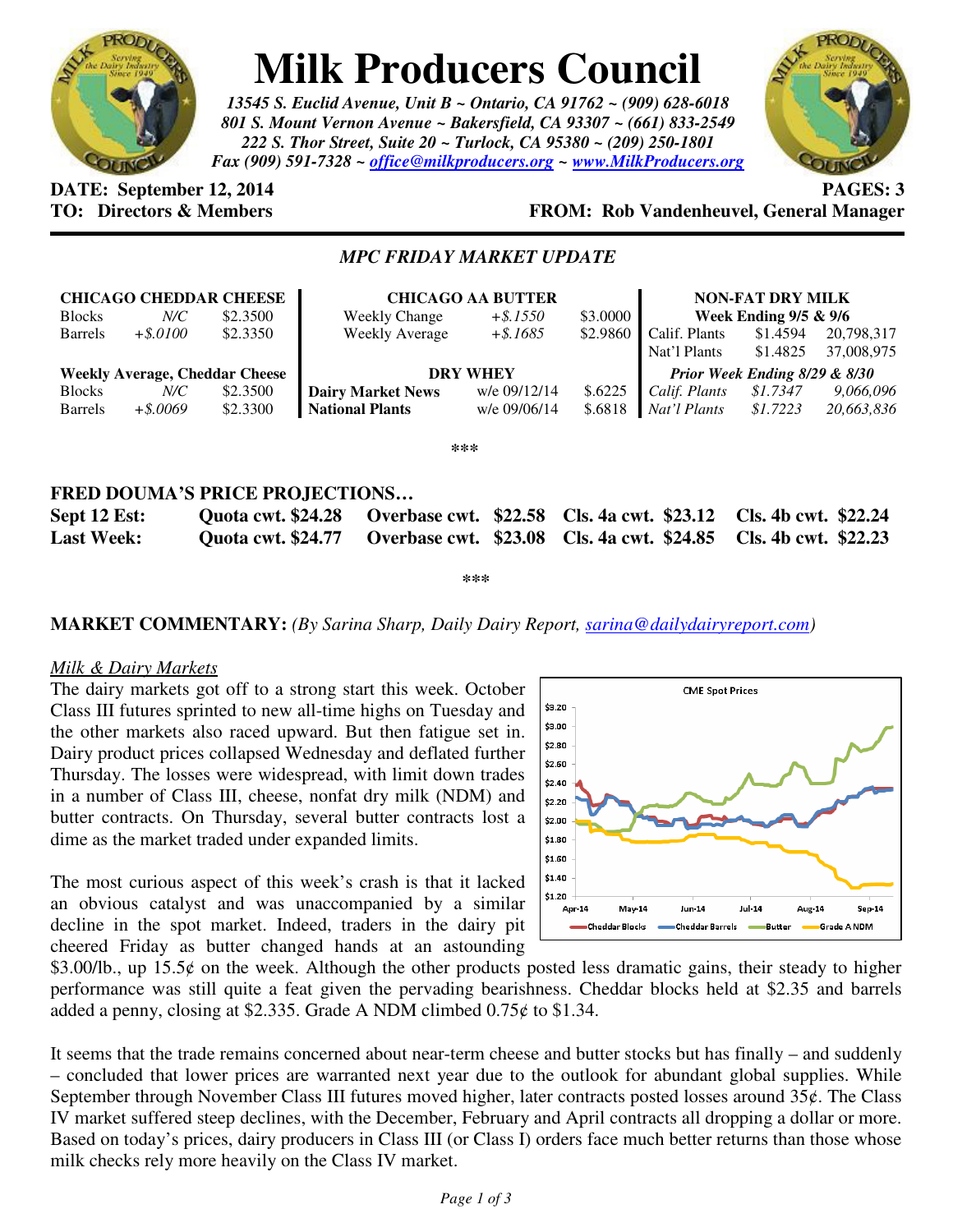The milk powder market remains feeble, but manufacturers in the U.S. have found a way to sell larger volumes:

lower prices. According to the National Dairy Product Sales Report (NDPSR), NDM prices averaged \$1.4825 for the thirty days ending September 6, down  $28.99\ell$  or  $17\%$ from the previous week. Similarly, the California Weighted Average Price for NDM plunged to \$1.4594. The  $27.53¢$ decline from the previous week was the largest in the history of the index. Sales volumes for both surveys soared.

For now, the other dairy products remain strong. Dry whey prices slipped a little from the previous NDPSR survey, but butter prices gained  $8.3¢$  and Cheddar prices climbed almost  $7¢$ . Domestic demand remains firm even at today's



prices, but the tide is shifting in the export markets. Exports accounted for 7.7% of January to July cheese production and 11.2% of butterfat output. But the U.S. may become a net importer of both products later this year. USDA's *Dairy Market News* reports that butter cargoes from New Zealand and Australia "are in the process of coming to the U.S."

It is not unusual for the U.S. to import butter or anhydrous milkfat (AMF) from New Zealand when the U.S. butter market stands at a premium. However, imports from Europe are rare. European butter prices are typically higher than U.S. prices, and over-quota tariffs of 70 $\phi$ /lb. serve as a further barrier to entry. But this year the chasm between U.S. and global butter prices is so wide, it easily overwhelms the tariff. The *Daily Dairy Report*



noted this week that the U.S. can import just over 15 million pounds of butter this year under its quota allocation, but there is no reason to stop there. At \$3/lb., U.S. butter holds a \$1.34 premium to the Dutch market and it is \$1.495 higher than butter in New Zealand. Under the North American Free Trade Agreement, the U.S. can also import AMF duty-free from Mexico. Our neighbor to the south is likely to import AMF from New Zealand in order to free up domestic supplies that can enter the U.S. without paying the tariff.

The incentive for the U.S. to import dairy products will be further bolstered by the currency markets. The U.S. dollar index has rallied for nine consecutive weeks, its longest such run in 17

years. The dollar index measures the greenback's performance against a basket of currencies that is heavily weighted toward the euro. The U.S. dollar now stands at seven-month highs against the New Zealand dollar.

For the week ending August 30, dairy cow slaughter totaled 55,820 head, down 10.9% from the same week last year. For the year to date, slaughter is 10.4% below the same period in 2013.

#### *Grain Markets*

Corn and soybean prices fell to four-year lows after USDA confirmed that both crops will be record-large. December corn futures dropped  $17.5¢$  and closed at \$3.385 per bushel. USDA is often cautious about raising its yield forecast dramatically in the September Crop Production report, but on Thursday the agency forecast a national average corn yield of 171.7 bushels per acre. This is 4.3 bushels greater than its August forecast and was larger than the average guess ahead of the report. The corn crop is expected to total a bin-busting 14.4 billion bushels.